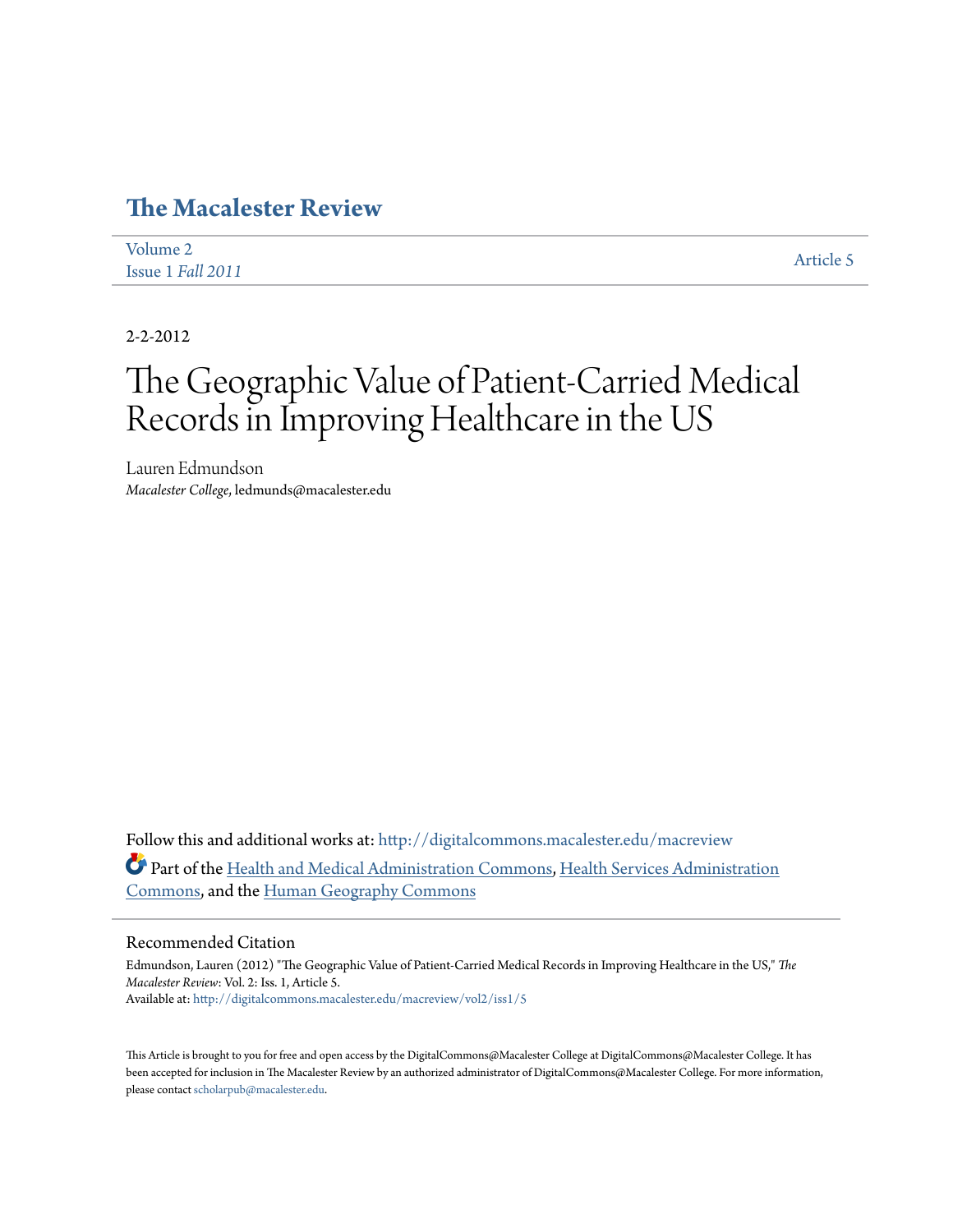Lauren Edmundson

Macalester College '13

Major: Geography, Minor: Classics

Concentration: Community and Global Health

## **The Geographic Value of Patient-Carried Medical Records in Improving Healthcare in the US**

 The maintenance of medical records has been a mainstay in the American health care system. However, innovation continues to present alternative methods for record keeping. This paper will discuss one such innovative strategy, the patient-carried medical record (PCMR). While medical records typically remain in a clinic, PCMRs are copies of medical records that individuals carry with them, usually in a compact form such as a wallet-sized piece of paper or electronic smart card. Although PCMRs can vary considerably, each presents a unique opportunity to alter the geography of health administration. This paper therefore evaluates the potential benefits of PCMRs for American patients through a geographic framework. First, I will explain how PCMRs operate within the framework of medical geography. From there, I will enumerate several patient complaints regarding the US health care system that PCMRs could potentially mitigate: communication between patient and provider, communication between providers, medical error, and cost. The main section of this paper analyzes PCMRs' geographic solutions to these patient complaints. Finally I synthesize these results to determine the efficacy of PCMRs, taking into account their disadvantages. In total, this paper finds that PCMRs are a valuable tool to alleviate many patients' complaints about American healthcare because they restructure geographic relationships within the health system. However, further research is needed to determine precisely how PCMRs influence health outcomes.

Numerous types of PCMR's have been adopted or tested by clinics, hospitals, and even national governments. All PCMRs differ from standard medical records because patients can access them in locations other than their health providers' office. However, beyond this, there are no universal qualities of PCMRs. Their content varies: some contain a full record of medical history while others contain information related to a certain medical need (only maternal health, for instance). Doctors can update some records continuously throughout a patient's lifetime. Some are meant for patients to fill out themselves between office visits and still others are maintained by providers. Depending on literacy rates, PCMRs encode information differently, using words or symbols. Additionally, some PCMRs require technological infrastructure, such as smart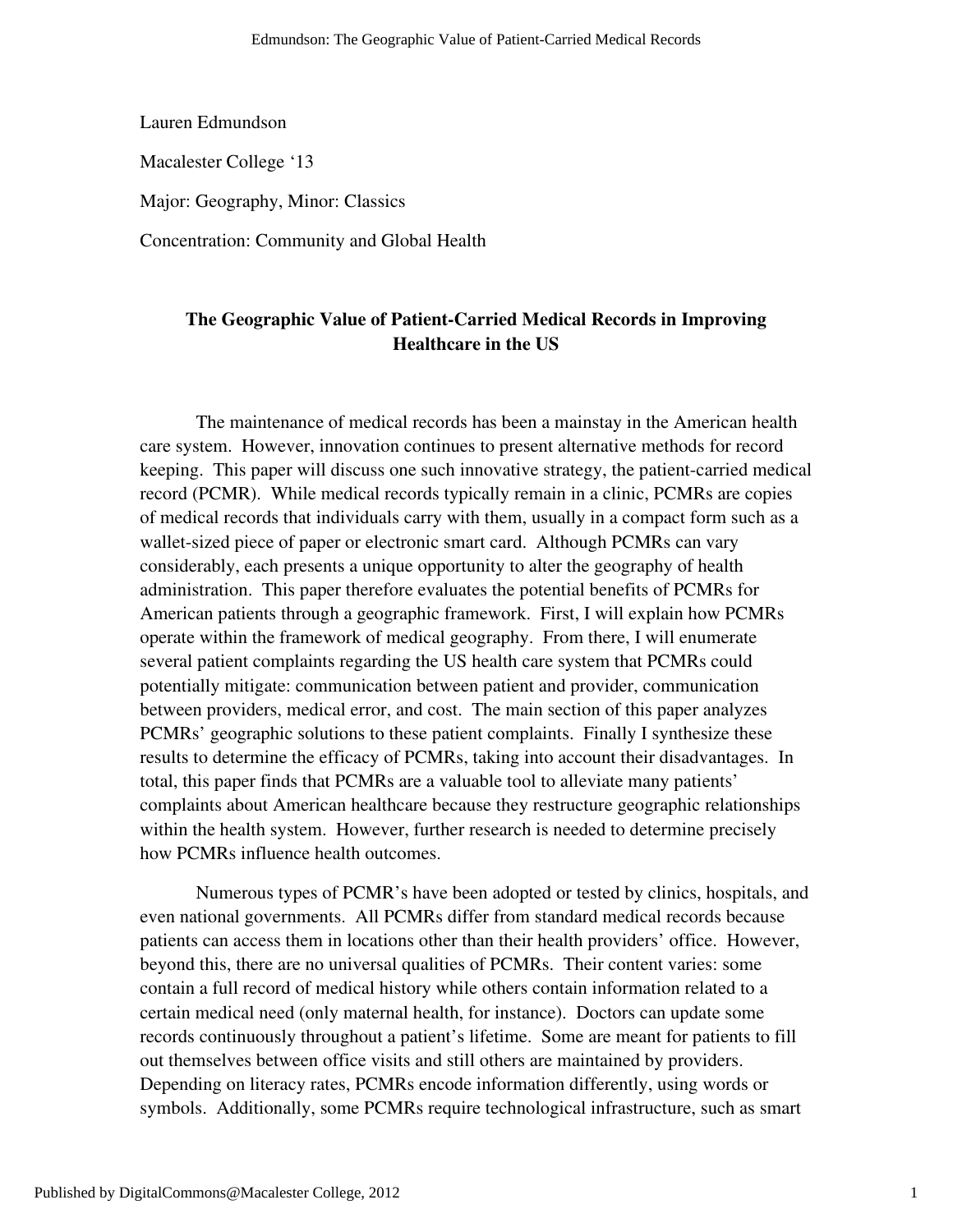cards or internet access at home. This research, however, will not examine each unique type of PCMR but will instead evaluate them based on their common properties.

 This paper discusses the effectiveness of PCMRs through of lens of the geography of health. According to Dummer, health geography examines the "social, cultural, and political contexts for health within a framework of spatial organization" (2008, p. 1177). In the case of PCMRs, the spatial organization in question is the distribution of medical information within and beyond the walls of a clinic. In other words, because all PCMRs alter the spatial organization of medical records, their effectiveness can be analyzed in a geographic context. Additionally, Dummer notes that health geography is an effective tool for "determining health outcomes" (2008, p. 1180). This statement suggests that methods for organizing medical information across space can actually improve or worsen real measures of health, such as life expectancy. Because this accepted connection between health geography and outcomes exists, this paper will also discuss PCMRs' effects on health outcomes.

In order to address the applicability of PCMRs to US healthcare, we must first identify some key problems with the current system. One of the most important aspects of healthcare in the US, according to patients, is the quality of communication with their healthcare providers. In a recent survey, ninety percent of respondents said that their doctors' ability to communicate and listen is a "very important" factor when determining the quality of their health care (Health Confidence Survey, 2005). In addition, patients also recognize the value of communication among providers. Fifty-one percent of polled Americans called "poor communication between doctors, nurses, and pharmacists" a major reason for poor quality healthcare in the US (Harvard School of Public Health/Robert Wood Johnson Foundation Nursing Survey, 2005). A third problem that Americans cite with the US healthcare system is medical error; in fact, forty-one percent of responders said that they or someone they know has been the victim of medical error (Research!America Health Services Poll, 2005). And finally, thirty-four percent of Americans report that affordable healthcare is their "biggest concern," alongside the "general cost of living" (Healthcare Through Women's Economic Lenses Survey, 2009). Taken together, these four flaws with the American healthcare system reflect a lack of access to high-quality care that PCMRs can address by restructuring the geography of health.

The first problem that PCMRs address is the lack of communication between patients and doctors because they serve as a physical connection between the two. While communication typically only occurs within a healthcare setting, PCMRs allow medical information to escape this limited space. Because PCMRs increase spatial opportunities for communication, they reinforce the relationship between a doctor and patient that previously only existed in a single space. For instance, a review of British PCMR trials found that PCMRs increase transparency between patients and providers (Gilhooly and McGhee, 1991). One type of PCMR is particularly effective at increasing this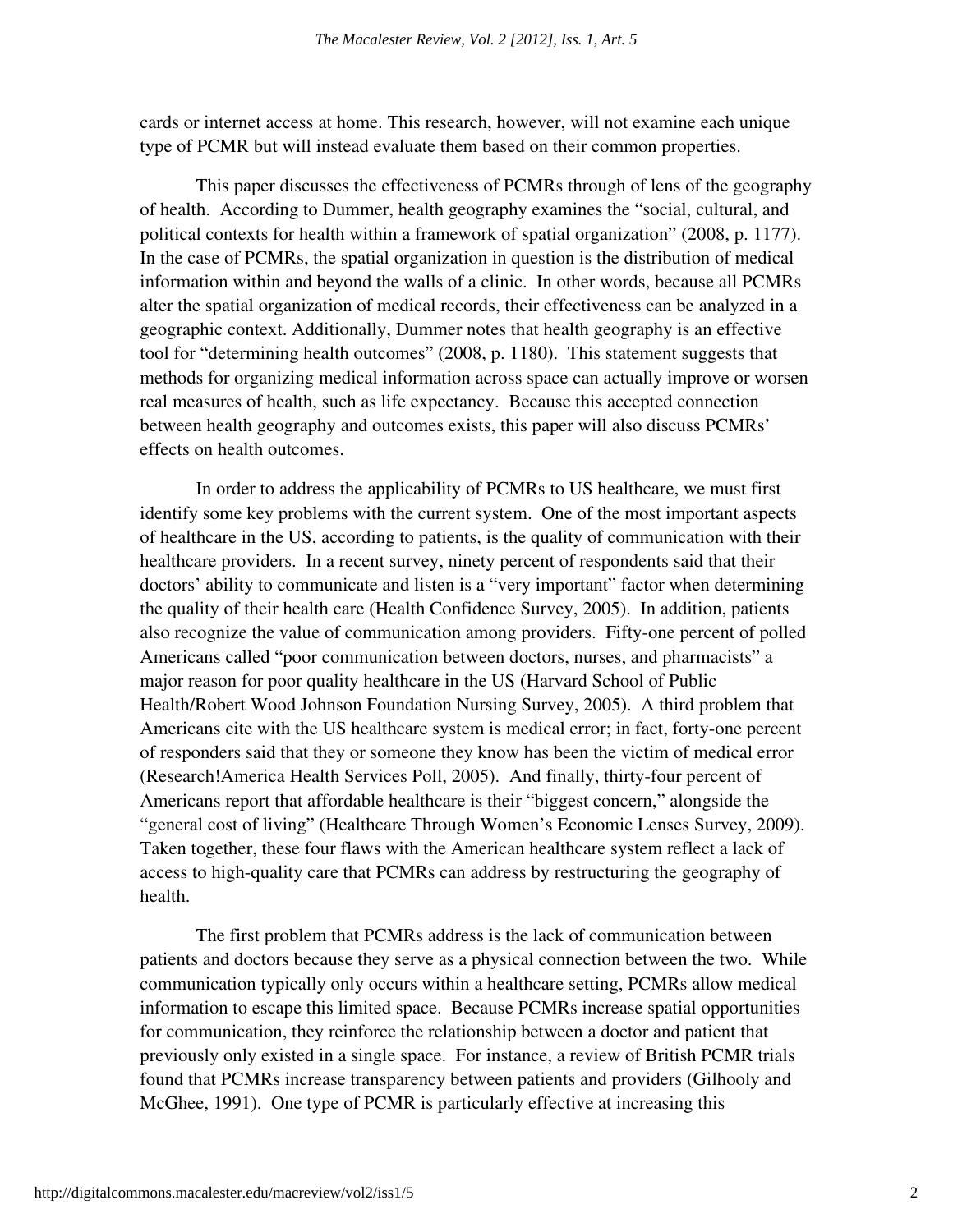communication: the "participatory record" (Giglio and Papazian, 1986). This type of record—which encourages patients to update their records while away from their provider—increases communication by altering the traditional geographic relationship between patients and providers. Because patients interact with participatory records when away from the office, they can still, in a sense, receive medical care. In this way, participatory records provide opportunities for communication between patients and providers even when physical proximity limits face-to-face communication.

 Patient-carried medical records may likely also improve communication among healthcare providers—also known as "continuity of care"—thereby quelling this common complaint from US patients. Normally, physical proximity presents a great obstacle to communication among providers. Patients with PCMRs can serve as a communication bridge between providers by bringing their records from one clinic to another. For this reason, a British study sought to use PCMRs as a means to improve communication between general medical practitioners and general dental practitioners (Jones et al., 1999). At the conclusion of the study, dentists and doctors acknowledged the value of PCMRs since many items in a patient's medical record are important to both types of practitioner, such as allergy information (Jones et. al, 1999, Box 1). In this example, we see that PCMRs can strengthen relationships among providers. However, further research also suggests that PCMRs can even create geographic networks among providers. When the WHO tested PCMRs for maternal health patients in eight countries, many mothers referred to their portable record as a "passport" (Shah et al., 1993, p. 542). In complex health systems, mothers with PCMRs had better experiences with referrals to clinics where staff were trained to use PCMRs because PCMRs facilitated communication among clinics (Shah et al., 1993). Finally, internet-accessed PCMRs also encourage continuity of care when patients seek medical service outside of a clinic. A study in California found that many PCMR patients used the record as a memory device to recall information, such as dosage and test results, when filling prescriptions for example (Earnest et al., 2004). In this way, PCMRs protect against the loss of medical information that often occurs with time.

 Additionally, PCMRs alter the typical geography of health information to reduce medical errors, a major flaw in the US healthcare system. Normally, health records are confined to a restricted space in the health provider's office. However, patients have much more access to their records if they can be viewed outside of this space, thereby increasing the likelihood that they will find their providers' mistakes. In one study, twenty-four percent of PCMR patients found mistakes in their records and thirty percent found omissions (Jones et al., 1999, p. 370). This particular advantage has been replicated in several other studies, and has even reduced patient anxiety as a result (Gilhooly and McGhee, 1991). Additionally, because PCMRs encourage networks of communication among providers, the records are more likely contain accurate data (Shah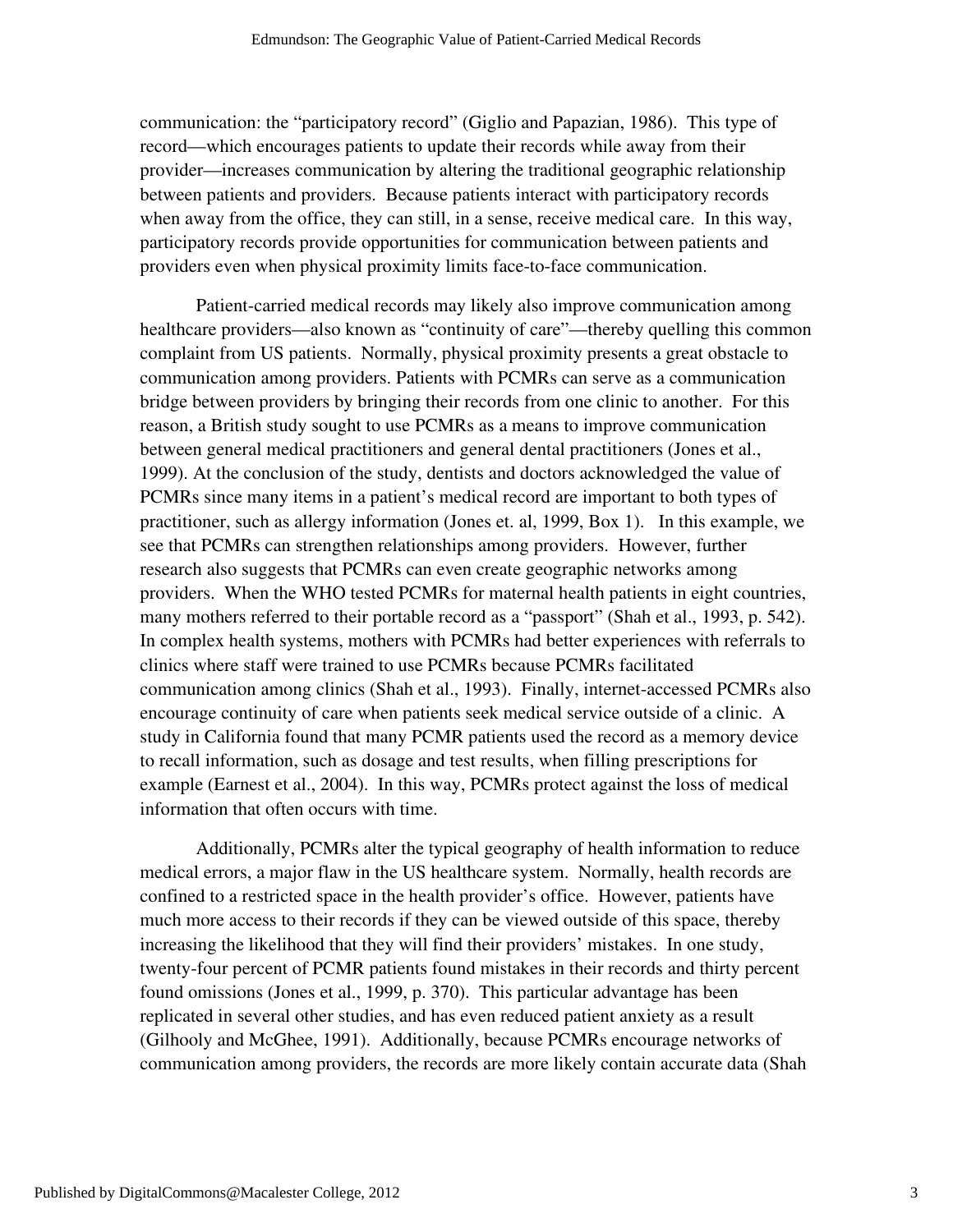et al., 1993). In this case, we see that continuity of care can reduce medical error because geographic barriers to communication no longer exist.

 While the geographic reasons that PCMRs can lower costs are less obvious, PCMRs could alleviate many geographical costs in the American healthcare system. This paper has already addressed how PCMRs overcome geographic barriers to alleviate three common patient complaints: communication between patient and provider, communication between providers, and medical error. Currently, we overcome these barriers with high administrative costs, around twenty-four percent of total costs (Reinhardt, Hussey and Anderson, 2004, p. 14). However, if PCMRs can distribute medical information more efficiently, costs should decrease. For example, paperwork decreased in the long run at clinics in the Philippines that adopted PCMRs (Shah et al., 1993). In this example, we see evidence that PCMRs will likely lower their healthcare costs. In addition, the fact that PCMRs facilitate communication between patients and doctors means that they have the potential to reduce time costs spent in discussion (Giglio and Papazian, 1986). Similarly, there is also a hope that women who maintain their maternal records between pregnancies at home can save time at the clinic because they will require less time updating records with providers (Shah et al., 1993).

 While PCMRs do present geographic solutions to patients' complaints, current research does not indicate any known connection between PCMRs and health outcomes. While the aforementioned benefits would suggest better outcomes with PCMRs (eg, communication between doctors improves outcomes) the majority of PCMR research has yet to determine the relationship between the two: past trials have instead used patient satisfaction as a measure of success (Jones et al., 1999; Shah et al., 1993; Gilhooly and McGhee, 1991; Earnest et al., 2004). However, several studies suggest that the geographic benefits of PCMRs will improve health. In Zambia, 72.5% of PCMR users got tetanus vaccines compared with zero in the control group (Shah et al., 1993). Additionally, this study found that PCMR users visited the clinic more often and were more likely to obtain contraception between pregnancies (Shah et al., 1993). It is also important to recognize Americans' skepticism about the connection between PCMRs and health outcomes. When asked whether they thought the quality of their medical care would improve if the US adopted an electronic PCMR system, only twenty-three percent of respondents thought this was "very likely" (The Public and the Health Care Delivery System Survey, 2009). For this reason—and because past research presents some evidence—further long-term research should test whether the geographic benefits of PCMRs really do improve health outcomes.

 However, nearly all PMCR trials have concluded that additional tools are necessary for healthcare professionals to realize their geographic benefits. Several studies noted difficulty when health workers were not fully trained to use PCMRs. In some cases, clinics did not realize potential time-saving costs because untrained employees could not take full advantage of PCMRs (Earnest et al., 2004; Giglio and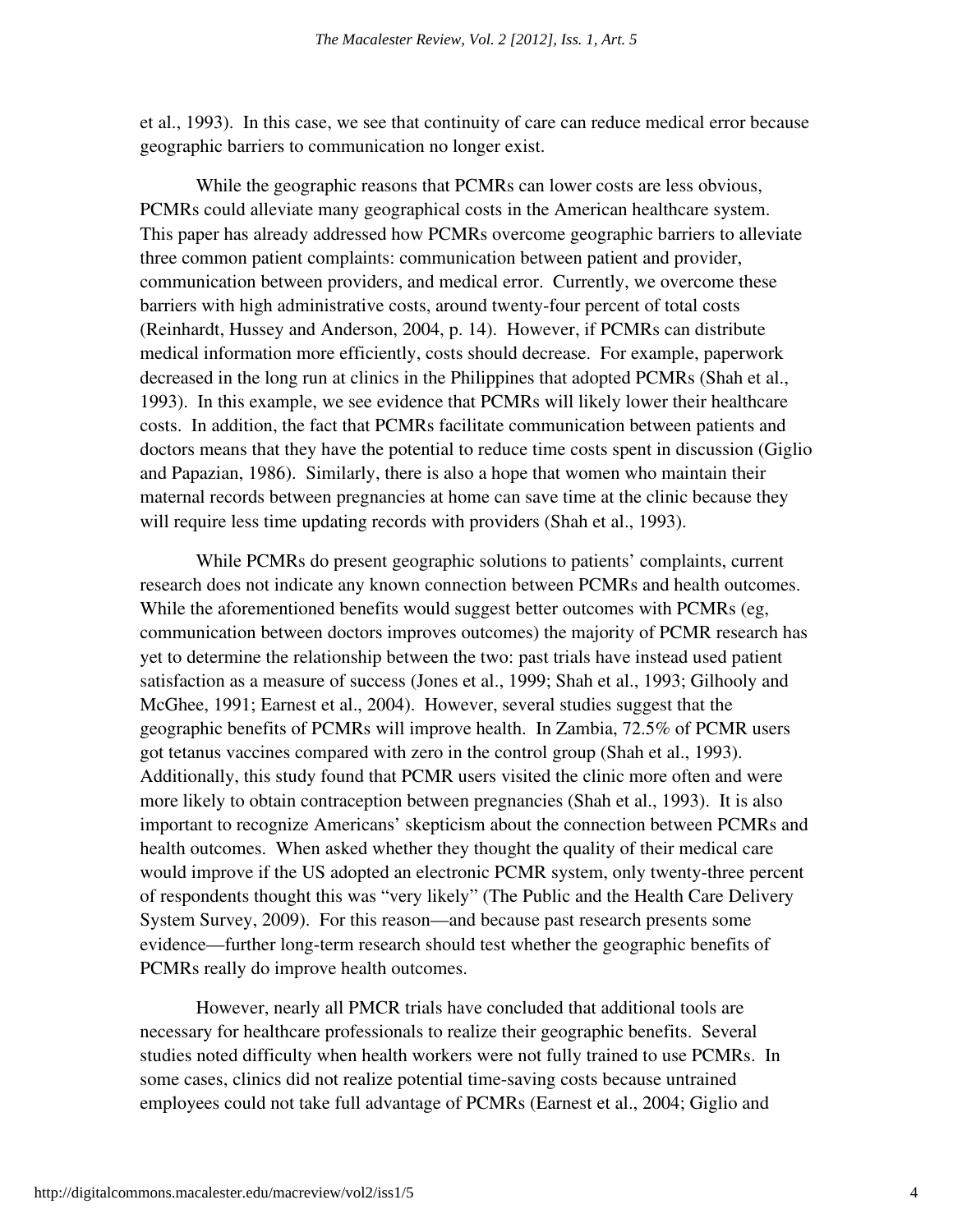Papazian, 1986). Additionally, while PCMRs were very effective within the network of trained workers, some patients found that their network was limited to clinics with trained staff (Shah et al., 1993). On top of this, others have noted the obstacles to integrating separate clinics. For instance, poor road quality greatly undermines the geographic potential of PCMR's in Kenya (Siika et al., 2005). Doctors in England also expressed concerns about their clinics' abilities to agree upon and coordinate a PCMR system (Jones et al., 1999). Similarly, the WHO recognized a need for the standardization of PCMRs when they found that the use of PCMRs led to an over-recording of maternity risk factors (Shah et al., 1993). In these examples, we see that additional infrastructure is necessary to strengthen the geographic framework in which PCMR's operate.

 Just as healthcare providers require some added infrastructure in order to use PCMRs most effectively, several other factors facilitate patient use of PCMRs. First, PCMRs must be geared towards their target population. For instance, internet-based PCMRs require computer knowledge and access to a computer at home, thereby excluding some patients (Earnest et al., 2004). The fact that white people were more likely to access internet PCMRs suggests that not all patients have the necessary infrastructure for this type of PCMR (Earnest et al., 2004). Additionally, the content of records must fit with cultural norms: a study in Yemen found that male health care workers could not access the records of female patients because this practice violates cultural norms (Shah et al., 1993). Similarly, privacy for patients is a major concern in the US (Gilhooly and McGhee, 1991). In fact, the majority of respondents in a recent poll said that they would be "very concerned" about their medical privacy if the US adopted electronic PCMRs (Work Trends Survey, 2009). Taken together, these flaws demonstrate a need for comprehensive evaluation of patient needs before implementation of PCMRs.

The American healthcare system could benefit greatly from patient-carried medical records. In a convoluted, complex network PCMRs have been shown to increase communication between patient and provider, improve communication between providers, and reduce medical error. In turn, by refining the geographic healthcare network, PCMRs will also reduce healthcare costs, a common concern of both politicians and patients. Admittedly, it is important to note that research has not proven a positive correlation between PCMRs and health outcomes. Additionally, PCMRs cannot operate most effectively without adequate training and infrastructure for both providers and patients. However, past research has managed to pinpoint numerous benefits and several flaws in PCMR trials. By incorporating this research, healthcare professionals should be able to implement appropriate PCMR systems to satisfy their patients and improve their overall outcomes.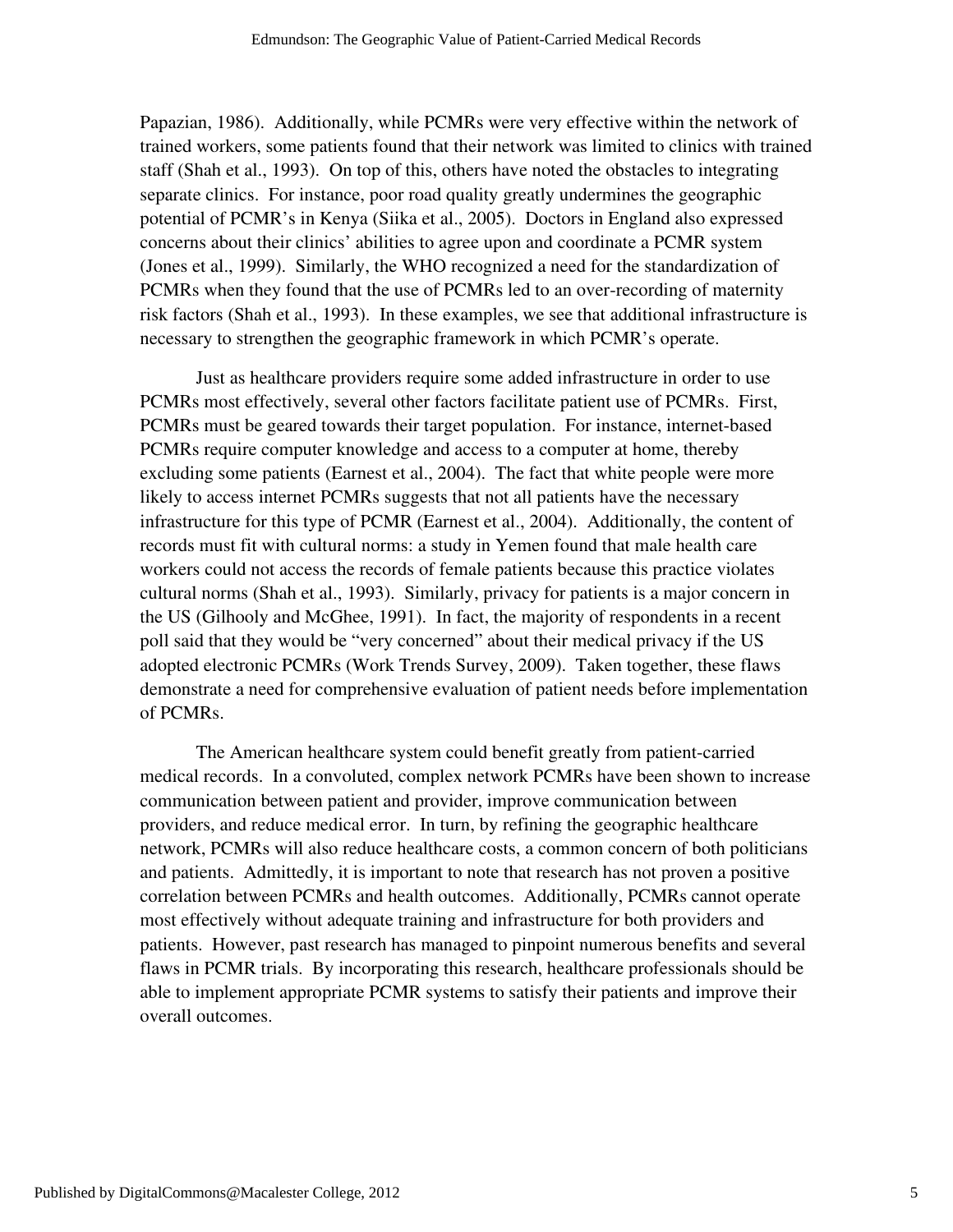*The Macalester Review, Vol. 2 [2012], Iss. 1, Art. 5*

Works Cited

Earnest, Mark A., Stephanie E. Ross, Loretta Wittevrongel, Laurie A. Moore, & Chen-Tan Lin (2004). Use of a Patient-Accessible Electronic Medical Record in a Practice for Congestive Heart Failure: Patient and Physician Experiences. American Medical Informatics Association.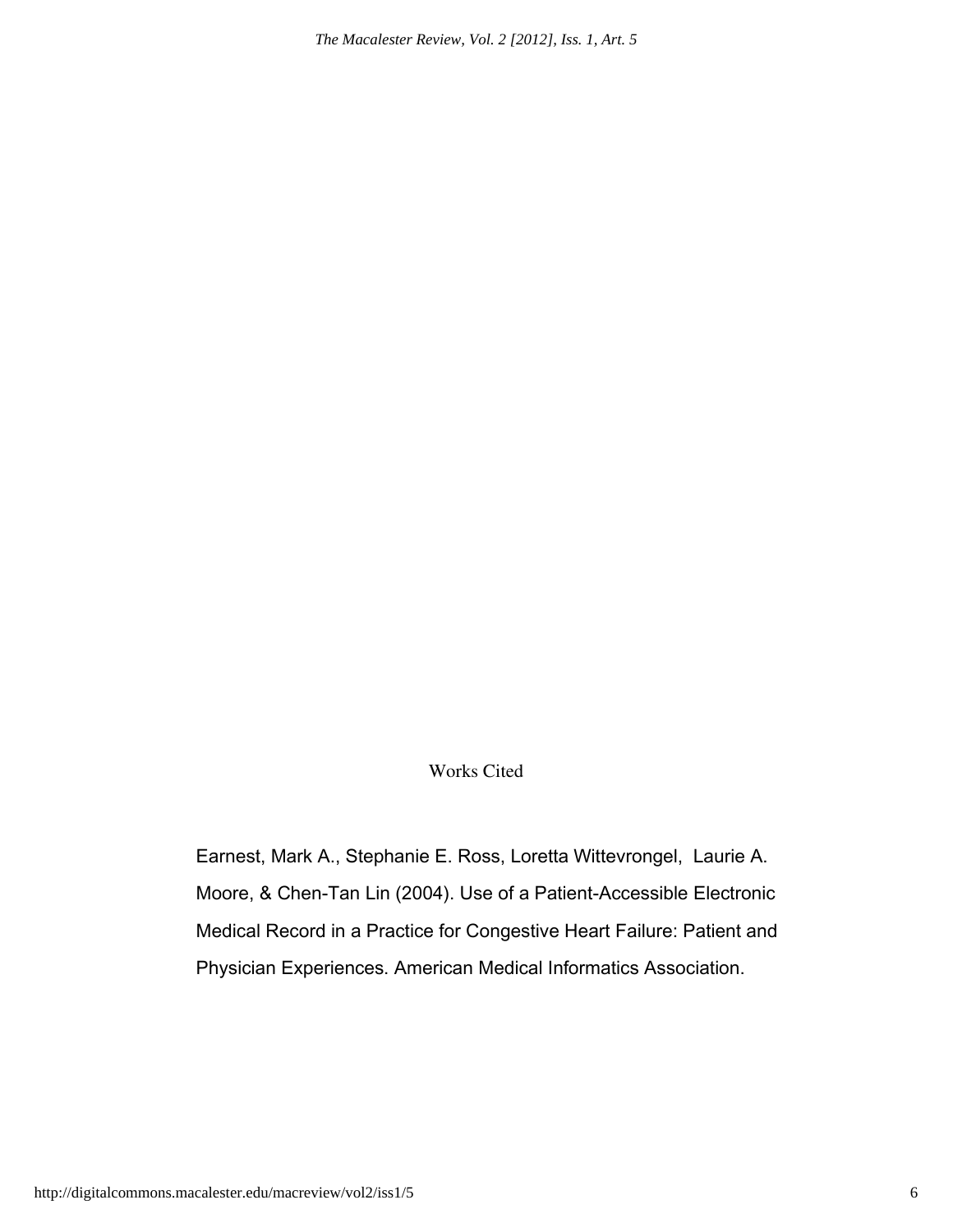Gilhooly, M. L., & S. M. McGhee (1991). Medical records: practicalities and principles of patient possession. Journal of Medical Ethics, 17, 3, 138- 43.

Giglio, R. J., & B. Papazian (1986). Acceptance and Use of Patient-Carried Health Records. Medical Care, 24, 12, 1084-1092.

Jones, Ray, J. McConville, D. Mason, L. MacPherson, L. Naven, J. McEwen (1999). Attitudes towards, and utility of, an integrated medical-dental patient-held record in primary care, 49, 422, 368-73.

Healthcare Through Women's Economic Lenses Survey (October, 2009). Retrieved Apr-19-2011 from the iPOLL Databank, The Roper Center for Public Opinion Research, University of Connecticut.

http://www.ropercenter.uconn.edu.ezproxy.macalester.edu/data \_access/ipoll/ipoll.html

Health Confidence Survey (June, 2005). Retrieved Apr-17-2011 from the iPOLL Databank, The Roper Center for Public Opinion Research, University of Connecticut.

http://www.ropercenter.uconn.edu.ezproxy.macalester.edu/data \_access/ipoll/ipoll.html

Harvard School of Public Health/Robert Wood Johnson Foundation Nursing Survey (September, 2005). Retrieved Apr-17-2011 from the iPOLL Databank, The Roper Center for Public Opinion Research, University of Connecticut. http://www.ropercenter.auconn.edu.ezproxy.macalester.edu/dat

a\_access/ipoll/ipoll.html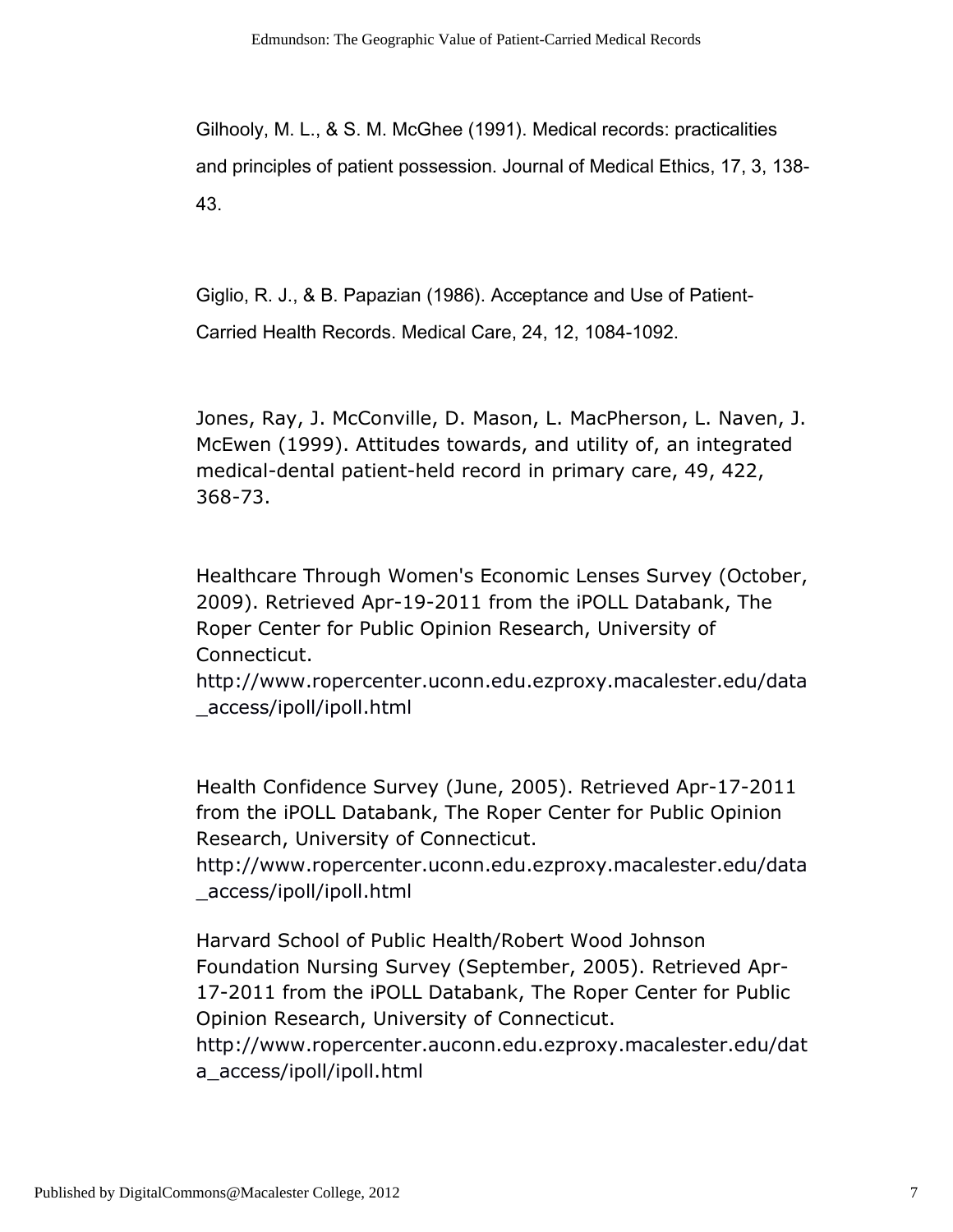Kaiser/Harvard/NPR The Public And The Health Care Delivery System Survey (March 2009). Retrieved Apr-17-2011 from the iPOLL Databank, The Roper Center for Public Opinion Research, University of Connecticut.

http://www.ropercenter.uconn.edu.ezproxy.macalester.edu/data \_access/ipoll/ipoll.html

Reinhardt, Uwe E., Peter S. Hussey, Gerard F. Anderson (2004). U.S. Health Care Spending In An International Context. Health Affairs, 23, 10.

Research!America Health Services Poll (Jan, 2005). Retrieved Apr-19-2011 from the iPOLL Databank, The Roper Center for Public Opinion Research, University of Connecticut.

Siika, A. M., Rotich, J. K., Simiyu, C. J., Kigotho, E. M., Smith, F. E., Sidle, J. E., Wools-Kaloustian, K., Hannan, T. J. (2005). An electronic medical record system for ambulatory care of HIV-infected patients in Kenya. International Journal of Medical Informatics, 74, 5, 345-355.

Shah, P. M., B.J. Selwyn, Shah, K., & V. Kumar (1993). Evaluation of the home-based maternal record: a WHO collaborative study. Bulletin of the World Health Organization, 71, 5, 535-48.

Work Trends Survey (May, 2009). Retrieved Apr-17-2011 from the iPOLL Databank, The Roper Center for Public Opinion Research, University of Connecticut. http://www.ropercenter.uconn.edu.ezproxy.macalester.edu/data \_access/ipoll/ipoll.html